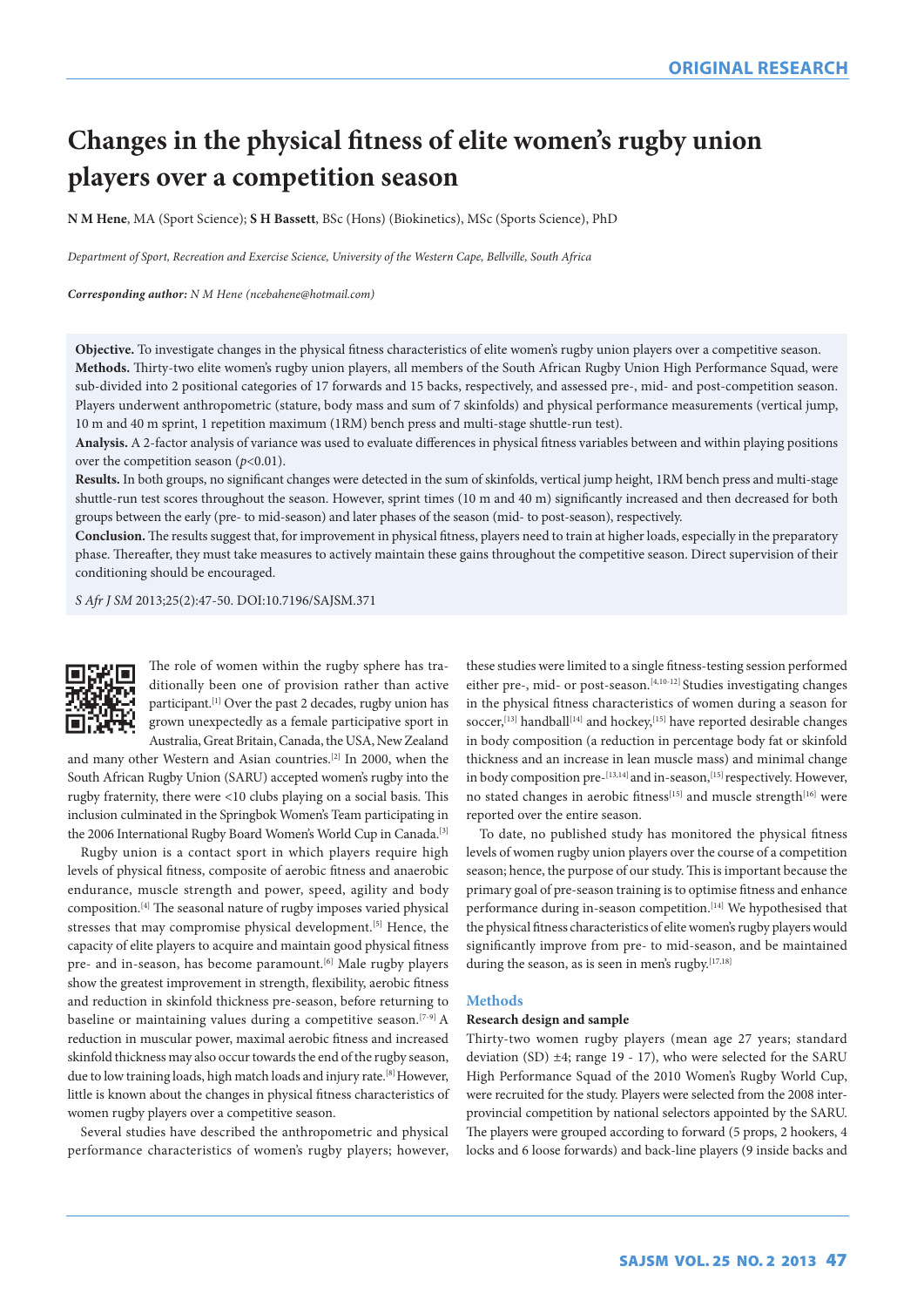6 outside backs). Prior to fitness testing, all players provided informed consent to study participation. Ethical clearance to conduct the study was obtained from the University of the Western Cape.

## **Testing procedure**

Anthropometric and physical performance measurements were conducted on 3 occasions during a 32-week season (April - November 2009), which encompassed pre- (weeks 1 - 12) and in-season periods (weeks 13 - 32), provincial games, and a 4-week international tour. The first test (T1) (May 2009) was performed 2 weeks after the start of pre-season; the second test (T2) (July 2009) in the middle of the competition season; and the third test (T3) (November 2009) 2 weeks after the end of the interprovincial league finals.

Players followed an individualised, but unsupervised, prescribed strength-and-conditioning programme, both pre- and in-season. Pre-season, the programme required 3 resistance-training sessions and 2 high-intensity running sessions per week. In-season training was reduced to 1 - 2 resistance-training sessions and 1 high-intensity running session per week, plus match play.

Unfortunately, timing of the testing sessions could not be controlled and was not evenly distributed throughout the season, but rather scheduled around players' work, study and playing commitments. Physical fitness testing coincided with national training camps and all players were assessed on the first day of each camp by the sports physician and physiotherapist, who conducted a full medical examination and musculoskeletal screening. Players with a medical condition or injury were excluded from the physical fitness assessment. Although many physical attributes are required for successful performance in rugby union, only selected anthropometric and physical fitness tests were investigated, due to time constraints and player workload during the training camps (e.g. agility and anaerobic capacity were not assessed). Similarly, the researchers did not assess lower-body strength due to the lack of identical strengthtesting equipment at all camps.

The fitness-testing protocol was as follows: body mass was measured using a calibrated Seca balance beam (0.1 kg accuracy); skinfold thickness was then measured at 7 sites (biceps, triceps, subscapular, suprailiac, medial calf, front thigh and abdominal) with Harpenden skinfold callipers;[15] explosive leg power was tested using the Vertec Jump Tester (Sports Imports, Columbus, USA) and standard protocol;<sup>[16]</sup> 10 m and 40 m sprinting speed was evaluated with an electronic sprint timer with photo-electric sensors;[19,20] upper-body strength was evaluated with a 1 repetition maximum (1RM) bench press test (the final weight (in kg) successfully lifted was recorded as the absolute 1RM);[21] and finally, the progressive multi-stage shuttle-run test was conducted<sup>[22]</sup> (with the final shuttle achieved recorded as the aerobic fitness score).

## **Statistical analysis**

Descriptive statistics were used to present the results. Changes in physical fitness characteristics at the 3 time-points in the season between playing positions were compared using a 2-factor analysis of variance (ANOVA), with the between-participants factor (player position) having 2 levels and the within-participants factor (time of testing) having 3 levels. The responses within participants were dependent; dependency was modelled using an unstructured correlation model. An interaction term for the 2 factors was included

in the model. Pairwise comparisons were done using least-squares means. Due to the large number of tests conducted, a more stringent level of significance of *p*<0.01 was used rather than *p*<0.05.

## **Results**

## **Body mass, skinfold thickness, muscular strength and power**

There was a significant decrease ( $p=0.007$ ) in body mass among the backs from pre- to mid-season; no changes were observed from midto post-season. There were no significant changes in body mass among the forwards throughout the season. Over the 3 testing sessions, there were no significant changes in skinfold thickness among the backs; however, the sum of skinfolds in the forwards decreased significantly from pre- to post-season ( $p=0.001$ ). No significant differences were noted for explosive leg power and muscular strength in either group.

## **Speed**

The times for the 10 m sprint, for both forwards and backs, were significantly slower (*p*<0.001) from pre- to mid-season, but improved significantly from mid- to post-season (*p*<0.001). Furthermore, the forwards achieved significantly faster 10 m times post-season compared with pre-season (*p*<0.000), whereas there was no significant change in the backs' sprint times over the same period. The backs achieved significantly faster times from pre- to mid-season in the 40 m sprint  $(p<0.000)$ , whereas the forwards' speed did not change significantly during this period. However, from mid- to postseason, as well as from pre- to post-season, both groups' times were significantly faster (*p*<0.001).

#### **Aerobic fitness**

An assessment of the forwards' aerobic fitness over the course of the season (multi-stage shuttle run), showed a significant decrease in the number of shuttles successfully completed from pre- to midseason (*p=*0.009), but a significant increase from mid- to post-season  $(p=0.001)$ , with no significant change over the season. In contrast, no significant differences were observed among the backs.

## **Discussion**

In male rugby players, desirable changes in body composition (decrease in skinfold thickness) have been demonstrated pre-season when training volume was high.<sup>[5,7-9]</sup> Furthermore, skinfold thickness was shown to be maintained throughout the competitive phase of the season when training loads were reduced, and match loads and injuries were at their highest.<sup>[7,10]</sup> There was no significant decrease in body mass, yet there was a significant decrease in skinfolds noted for the forwards in our study, contradictory to the results found among males. For the backs, there was a significant increase in weight from pre- to mid-season, with no significant change post-season and no significant change in the sum of skinfolds throughout the season. These results may reflect that women rugby players do not come into the pre-season at the optimal weight in the first place, with adaptations taking place to the training and match requirements at the beginning of the season. Perhaps the training volume, intensity and/or frequency to elicit improvements in body-fat levels among the elite women's rugby players prior to the season may have been inappropriate, or the players were simply not adhering to their preseason training programme as strictly as requested.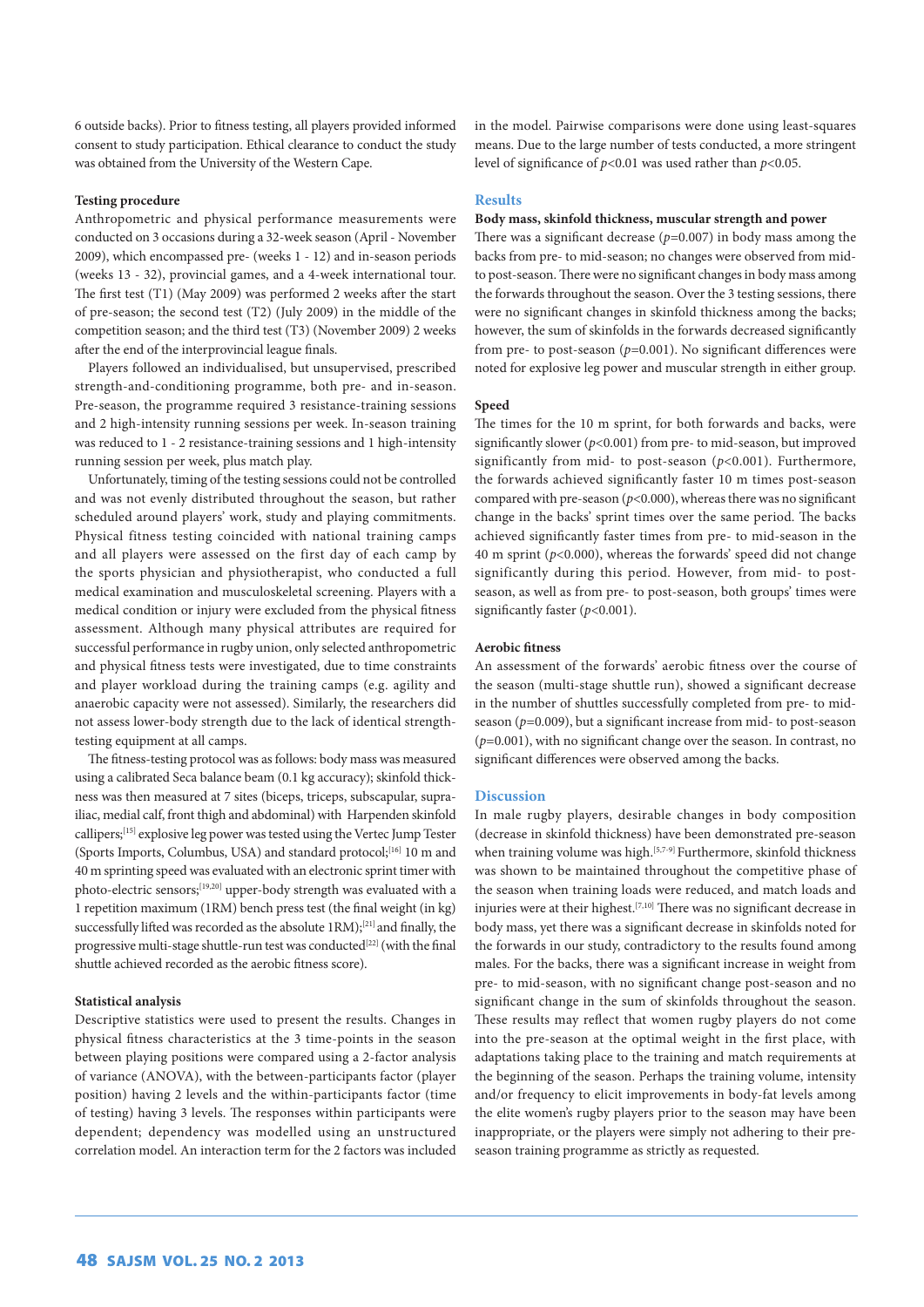| 90.78 ( $\pm 21.43$ ) 102.61 ( $\pm 23.21$ )<br>44.60 (±5.23)<br>$2.08 (\pm 0.08)$<br>$6.13 (\pm 0.16)$<br>Mid-season<br>$63.3 (\pm 6.6)$<br>$57.3 (\pm 7.0)$<br>$(n=15)$<br>$106.66 (\pm 19.12)$<br>44.35 $(\pm 5.06)$<br>$1.90 \ (\pm 0.07)$<br>5.96 ( $\pm 0.19$ )<br>Pre-season<br>62.7 ( $\pm$ 6.0)<br>55.8 $(\pm 9.2)$<br>$(n=15)$<br>${<}0.01$ * $,1.3$<br>$< 0.01$ <sup>t,#</sup><br>p-value<br>${<}0.01*$<br>$116.84(\pm20.02)$<br>39.25 ( $\pm$ 5.69)<br>Post-season<br>78.4 ( $\pm$ 11.5)<br>$1.99 \ (\pm 0.09)$<br>6.41 ( $\pm$ 0.03)<br>58.8 $(\pm 12.6)$<br>$(n=14)$<br>$134.32 (\pm 50.31)$<br>$38.40 (\pm 5.03)$<br>79.5 $(\pm 14.2)$<br>$2.18 (\pm 0.10)$<br>Mid-season<br>6.63 ( $\pm$ 0.27)<br>55.0 $(\pm 12.4)$<br>$(n=15)$<br>$133.30 (\pm 33.77)$<br>$37.80(\pm 5.29)$<br>$62.3 (\pm 16.0)$<br>$2.05 \ (\pm 0.15)$<br>77.7 $(\pm 13.7)$<br>6.48 ( $\pm$ 0.32)<br>Pre-season<br>$(n=17)$<br>Sum of skinfolds (mm), mean (±SD)<br>IRM bench press (kg), mean (±SD)<br>Vertical jump (cm), mean (±SD)<br>Body mass (kg), mean (±SD)<br>40 m speed (s), mean (±SD)<br>10 m speed (s), mean (±SD)<br>Variable |                                                        |                   | Forwards (N=17)   |                   |           |                   | Backs (N=15) |                         |            |
|--------------------------------------------------------------------------------------------------------------------------------------------------------------------------------------------------------------------------------------------------------------------------------------------------------------------------------------------------------------------------------------------------------------------------------------------------------------------------------------------------------------------------------------------------------------------------------------------------------------------------------------------------------------------------------------------------------------------------------------------------------------------------------------------------------------------------------------------------------------------------------------------------------------------------------------------------------------------------------------------------------------------------------------------------------------------------------------------------------------------------------|--------------------------------------------------------|-------------------|-------------------|-------------------|-----------|-------------------|--------------|-------------------------|------------|
|                                                                                                                                                                                                                                                                                                                                                                                                                                                                                                                                                                                                                                                                                                                                                                                                                                                                                                                                                                                                                                                                                                                                |                                                        |                   |                   |                   |           |                   |              | Post-season<br>$(n=12)$ | p-value    |
|                                                                                                                                                                                                                                                                                                                                                                                                                                                                                                                                                                                                                                                                                                                                                                                                                                                                                                                                                                                                                                                                                                                                |                                                        |                   |                   |                   |           |                   |              | 63.0 $(\pm 6.1)$        | $50.01*$   |
|                                                                                                                                                                                                                                                                                                                                                                                                                                                                                                                                                                                                                                                                                                                                                                                                                                                                                                                                                                                                                                                                                                                                |                                                        |                   |                   |                   |           |                   |              |                         |            |
|                                                                                                                                                                                                                                                                                                                                                                                                                                                                                                                                                                                                                                                                                                                                                                                                                                                                                                                                                                                                                                                                                                                                |                                                        |                   |                   |                   |           |                   |              | $47.25(\pm 2.92)$       |            |
|                                                                                                                                                                                                                                                                                                                                                                                                                                                                                                                                                                                                                                                                                                                                                                                                                                                                                                                                                                                                                                                                                                                                |                                                        |                   |                   |                   |           |                   |              | 1.90 ( $\pm 0.04$ )     | $<0.01**$  |
|                                                                                                                                                                                                                                                                                                                                                                                                                                                                                                                                                                                                                                                                                                                                                                                                                                                                                                                                                                                                                                                                                                                                |                                                        |                   |                   |                   |           |                   |              | 5.90 ( $\pm 0.07$ )     | $< 0.01**$ |
|                                                                                                                                                                                                                                                                                                                                                                                                                                                                                                                                                                                                                                                                                                                                                                                                                                                                                                                                                                                                                                                                                                                                |                                                        |                   |                   |                   |           |                   |              | 54.6 ( $\pm$ 6.9)       |            |
|                                                                                                                                                                                                                                                                                                                                                                                                                                                                                                                                                                                                                                                                                                                                                                                                                                                                                                                                                                                                                                                                                                                                | Aerobic fitness (number of shuttles), mean ( $\pm$ SD) | 65.6 $(\pm 27.1)$ | 53.2 $(\pm 18.2)$ | $62.6 (\pm 13.9)$ | $<0.01**$ | $80.4 (\pm 15.3)$ | 76.4 (±10.7) | 78.8 ( $\pm$ 6.7)       |            |
|                                                                                                                                                                                                                                                                                                                                                                                                                                                                                                                                                                                                                                                                                                                                                                                                                                                                                                                                                                                                                                                                                                                                | IRM = 1 repetition maximum.                            |                   |                   |                   |           |                   |              |                         |            |

\*Significant difference between pre- and mid-season. Significant difference between pre- and mid-season.

†Significant difference between mid- and post-season. significant difference between mid- and post-season

‡Significant difference pre- and post-season.

Significant difference pre- and post-season

The results obtained from both groups show that there were no changes in vertical jump performance over the season. The relatively modest change in jumping height within the participants could perhaps have been attributed to a greater focus on gym-based resistance training inseason, as well as a lack of plyometric training throughout the season. Hoff *et al.*<sup>[23]</sup> suggested that in order to enhance vertical jumping ability, a well-designed training programme that includes short plyometric sessions should be implemented as part of the strengthand-conditioning programme.

The sprint times for all players over 10 m and 40 m were contrary to previous research on senior $[17]$  and junior $[8]$  rugby league players, where times remained relatively unchanged throughout the season. The significant decrease in sprint performance noted for the backs between pre- and mid-season was most likely due to the significant increase in body mass during this time. Although not significant, the forwards also increased in body weight during this time, which could have translated into their increased sprint times mid-season. This decrease in sprint times in the early stages of the season is of concern, because speed is an important indicator of a player's athletic ability.[21] Further research on the effects of concurrent training on the maintenance or improvement of speed in female rugby players would increase our understanding of the changes in physical fitness during the preparation phase.

The goal of all pre- and in-season conditioning programmes for rugby players should be to maximise muscular fitness before the season and maintain the pre-season gains, respectively.<sup>[24]</sup> In this study, the 1RM bench press remained constant for backs and forwards pre- and in-season, despite the players being prescribed a periodised strength-and-conditioning programme during this time. It has been suggested that a lack of strength gains in professional athletes is likely due to concurrent training<sup>[24]</sup> and strength-training,<sup>[24,26]</sup> which may reduce the scope for further improvements. Although this study did not research the training programme *per se*, the lack of improvement in upper-body strength results may have been due to a lack of direct supervision by a strength coach and/or possible insufficient training frequency and volume required to increase upper-body strength. This notion is supported by Coutts *et al.*<sup>[27]</sup> who noted that direct supervision of resistance training resulted in increased strength gains compared with unsupervised training.

A number of studies of male rugby players have reported an increase in aerobic fitness during the preparatory phase of the season,<sup>[5,9,17]</sup> with a decrease observed towards the end of the season.<sup>[17]</sup> The significant improvements in fitness in the early stages of the season have been attributed to the high training loads experience during this period, [17] while reductions in aerobic fitness as the season progresses may be due to lower training loads and higher match loads and injury rates during this period.<sup>[28]</sup> In contrast to these findings, the current study showed no changes in aerobic fitness for backs over the entire season; however, the forwards followed a similar trend as seen in their male counterparts.[5,9,17] This lack of improvement in aerobic fitness during the preparatory phase in elite women's rugby players may also be an indication of the lack of daily supervised training, which would otherwise result in greater training adherence and intensity.[25]

Previous studies of the physical fitness characteristics of women's rugby players have been limited to a single fitness test performed during a competitive season. [4,10-12] Our study is the first to document